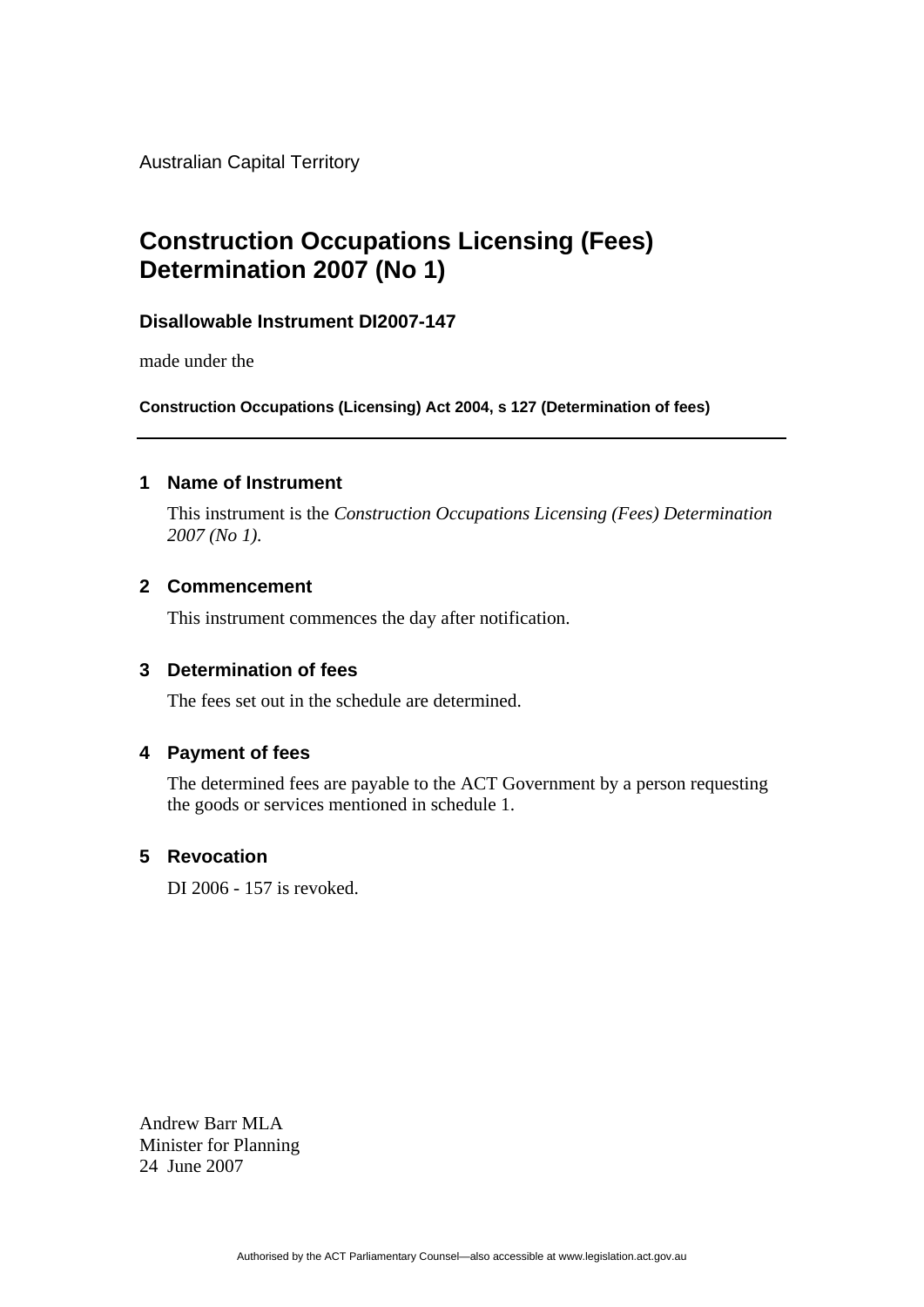*THIS IS PAGE 1 OF THE SCHEDULE TO THE DETERMINATION MADE BY THE MINISTER UNDER THE CONSTRUCTION OCCUPATIONS (LICENSING) ACT 2004* 

| <b>Relevant</b><br><b>Section for</b><br>which a fee is<br>payable | Description of Matter for which fee is<br>payable                                                                                                                                                                                                                                                                                                           | <b>Explanatory</b><br><b>Notes</b><br>(Fee Payable-<br><b>GST</b> exempt | <b>Fee Payable</b><br>(GST exempt)<br>\$ |
|--------------------------------------------------------------------|-------------------------------------------------------------------------------------------------------------------------------------------------------------------------------------------------------------------------------------------------------------------------------------------------------------------------------------------------------------|--------------------------------------------------------------------------|------------------------------------------|
| (1)                                                                | (2)                                                                                                                                                                                                                                                                                                                                                         | \$<br>2006-2007)<br>(3)                                                  | 2007-2008<br>(4)                         |
|                                                                    | <b>Application fees</b>                                                                                                                                                                                                                                                                                                                                     |                                                                          |                                          |
| Section 17                                                         | Application fee for a licence class under the<br><b>Construction Occupation of Asbestos</b><br><b>Remover</b> where the application is not also in<br>respect of the Construction Occupation of<br>builder.                                                                                                                                                 | \$174.00                                                                 | \$181.00                                 |
| Section 17                                                         | Application fee for a licence class under the<br><b>Construction Occupation of Asbestos</b><br><b>Remover</b> where the application is also in<br>respect of the Construction Occupation of<br>builder (in which case the application fee<br>applicable to an application in the<br>Construction Occupation of builder applies in<br>addition to this fee). | nil                                                                      | nil                                      |
| Section 17                                                         | Application fee for a licence class under the<br><b>Construction Occupation of Builder</b><br>excluding Licence class Owner Builder                                                                                                                                                                                                                         | \$174.00                                                                 | \$181.00                                 |
| Section 17                                                         | Application fee for a licence under the<br><b>Construction Occupation of Asbestos</b><br><b>Assessor, Building Surveyor or Plumbing</b><br><b>Plan Certifier</b>                                                                                                                                                                                            | \$115.00                                                                 | \$120.00                                 |
| Section 17                                                         | Application fee for a licence under the<br><b>Construction Occupation of Electrician</b>                                                                                                                                                                                                                                                                    | \$21.00                                                                  | \$22.00                                  |
| Section 17                                                         | Application fee for a licence of up to three of<br>the following Construction Occupations:<br>Plumber, Drainer and Gasfitter.                                                                                                                                                                                                                               | \$21.00                                                                  | \$22.00                                  |
|                                                                    | <b>Licence fees</b>                                                                                                                                                                                                                                                                                                                                         |                                                                          |                                          |
| Section 17                                                         | <b>Adjustment Fee</b> – This fee is for an entity<br>that has multiple occupational licences who<br>may choose to bring expiry dates into<br>alignment. Fee payable for the Construction<br>Occupation of Asbestos Remover or Builder<br>per month.                                                                                                         | \$31.10                                                                  | \$32.30                                  |
| Section 17                                                         | Adjustment Fee - This fee is for an<br>Individual that has multiple occupational<br>licences who may choose to bring expiry<br>dates into alignment. Fee payable for<br>Construction Occupation of Electrician, and<br>or Journey persons per month.                                                                                                        | \$4.10                                                                   | \$4.30                                   |
| Section 17                                                         | <b>Adjustment Fee</b> – This fee is for a                                                                                                                                                                                                                                                                                                                   | \$10.00                                                                  | \$10.40                                  |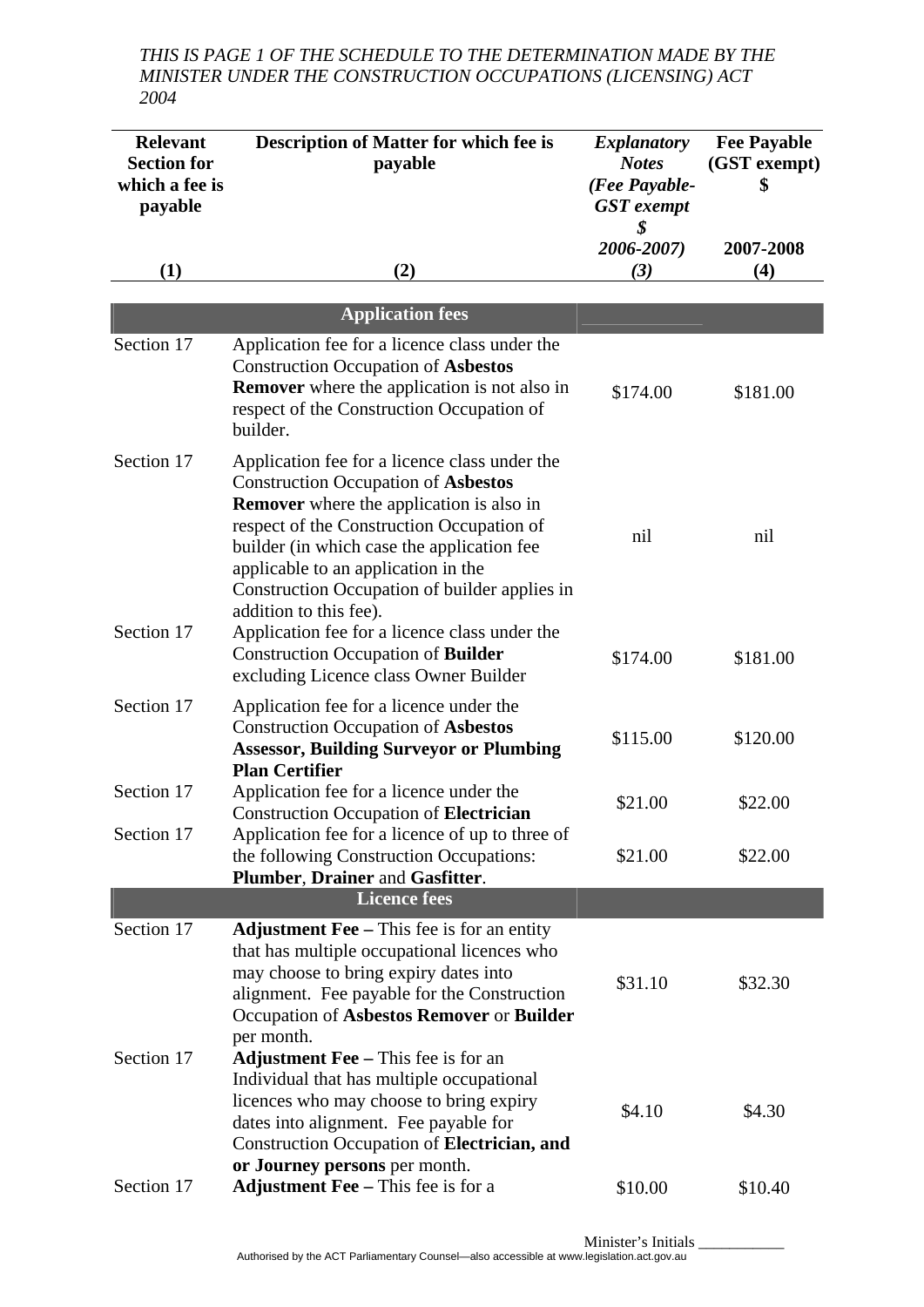*THIS IS PAGE 2 OF THE SCHEDULE TO THE DETERMINATION MADE BY THE MINISTER UNDER THE CONSTRUCTION OCCUPATIONS (LICENSING) ACT 2004* 

| <b>Relevant</b><br><b>Section for</b><br>which a fee is<br>payable | <b>Description of Matter for which fee is</b><br>payable                                                                                                                                                                                                                                                                                                                                                                                                                                                                                    | <i>Explanatory</i><br><b>Notes</b><br>(Fee Payable-<br><b>GST</b> exempt<br>\$ | <b>Fee Payable</b><br>(GST exempt)<br>\$ |
|--------------------------------------------------------------------|---------------------------------------------------------------------------------------------------------------------------------------------------------------------------------------------------------------------------------------------------------------------------------------------------------------------------------------------------------------------------------------------------------------------------------------------------------------------------------------------------------------------------------------------|--------------------------------------------------------------------------------|------------------------------------------|
|                                                                    |                                                                                                                                                                                                                                                                                                                                                                                                                                                                                                                                             | 2006-2007)                                                                     | 2007-2008                                |
| (1)                                                                | (2)                                                                                                                                                                                                                                                                                                                                                                                                                                                                                                                                         | (3)                                                                            | (4)                                      |
| Section 17                                                         | Company/Partnership that has multiple<br>occupational licences who may choose to<br>bring expiry dates into alignment. Fee<br>payable for Construction Occupation of<br>Electrician per month.<br><b>Adjustment Fee</b> – This fee is for an entity<br>that has multiple occupational licences who<br>may choose to bring expiry dates into<br>alignment. Fee payable for Construction<br>Occupation of Plumber, Drainer, Gasfitter                                                                                                         | \$10.40                                                                        | \$10.80                                  |
| Section 17                                                         | per month.<br>Licence fee for a licence class under the<br><b>Construction Occupation of Asbestos</b><br><b>Remover</b> (3 year term), where the applicant<br>holds an unexpired builders licence (other<br>than an owner builder licence) that was issues<br>for a 3-year term or the applicant has paid the<br>application fee for such a 3-year builders<br>licence and the application for that builders<br>licence was also in respect of the subject                                                                                  | nil                                                                            | nil                                      |
| Section 17                                                         | Asbestos Remover Licence. This is the<br>special fee for a 3-year Asbestos Remover<br>licence.<br>Licence fee for a licence class under the<br>construction Occupation of Asbestos<br><b>Remover</b> (3 year term), where the <b>special fee</b><br>for a 3 year-year Asbestos Remover                                                                                                                                                                                                                                                      | \$952.00                                                                       | \$990.00                                 |
|                                                                    | Licence does not apply.                                                                                                                                                                                                                                                                                                                                                                                                                                                                                                                     |                                                                                |                                          |
| Section 17                                                         | Licence fee for a licence class under the<br><b>Construction Occupation of Asbestos</b><br><b>Remover</b> (1 year term), where the applicant<br>holds an unexpired builders licence (other<br>than an owner builder licence) that was issued<br>for a 1 year term or the applicant has paid the<br>application fee for such a 1 year builders<br>licence and the application for that builders<br>licence was also in respect of the subject<br>Asbestos Remover licence. This is the special<br>fee for a 1 year Asbestos Remover licence. | nil                                                                            | nil                                      |
| Section 17                                                         | Licence fee for a licence class under the<br><b>Construction Occupation of Asbestos</b>                                                                                                                                                                                                                                                                                                                                                                                                                                                     | \$376.00                                                                       | \$391.00                                 |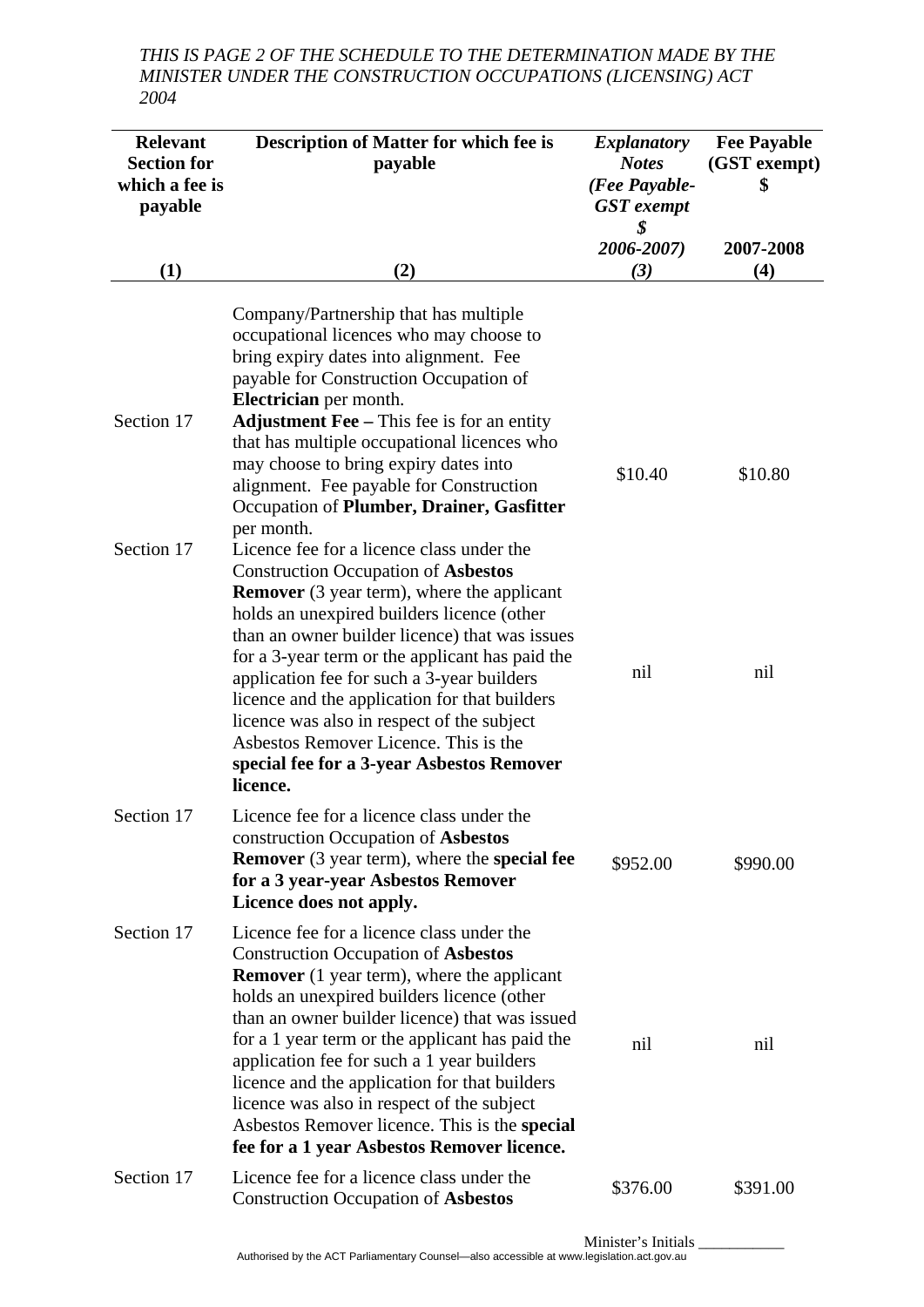*THIS IS PAGE 3 OF THE SCHEDULE TO THE DETERMINATION MADE BY THE MINISTER UNDER THE CONSTRUCTION OCCUPATIONS (LICENSING) ACT 2004* 

| <b>Relevant</b>                      | <b>Description of Matter for which fee is</b>                                                                                                                   | <b>Explanatory</b>            | <b>Fee Payable</b> |
|--------------------------------------|-----------------------------------------------------------------------------------------------------------------------------------------------------------------|-------------------------------|--------------------|
| <b>Section for</b><br>which a fee is | payable                                                                                                                                                         | <b>Notes</b><br>(Fee Payable- | (GST exempt)<br>\$ |
| payable                              |                                                                                                                                                                 | <b>GST</b> exempt             |                    |
|                                      |                                                                                                                                                                 | \$                            |                    |
| (1)                                  | (2)                                                                                                                                                             | 2006-2007)<br>(3)             | 2007-2008<br>(4)   |
|                                      |                                                                                                                                                                 |                               |                    |
|                                      | <b>Remover</b> (1 year term), where the <b>special fee</b><br>for a 1 year Asbestos Remover licence does<br>not apply.                                          |                               |                    |
| Section 17                           | Licence fee for a licence class under the<br><b>Construction Occupation of Builder</b><br>excluding Licence class Owner Builder (3<br>year term)                | \$952.00                      | \$990.00           |
| Section 17                           | Licence fee for a licence class under the<br><b>Construction Occupation of Builder</b><br>excluding Licence class Owner Builder (1)<br>year term)               | \$376.00                      | \$391.00           |
| Section 17                           | Licence fee (includes application fee) for the<br>licence class of Owner Builder under the<br>Construction Occupation of <b>Builder</b>                         | \$174.00                      | \$181.00           |
| Section 17                           | Licence fee for a licence class under the<br><b>Construction Occupation of Asbestos</b><br><b>Assessor, Building Surveyor or Plumbing</b>                       | \$115.10                      | \$120.00           |
| Section 17                           | <b>Plan Certifier</b><br>Licence fee for a licence under the<br><b>Construction Occupation of Electrician</b><br><b>Individual</b> (1 year term)                | \$41.00                       | \$43.00            |
| Section 17                           | Licence fee for a licence under the<br><b>Construction Occupation of Electrician</b><br><b>Individual</b> (3 year term)                                         | \$73.00                       | \$76.00            |
| Section 17                           | Licence fee for a licence under the<br><b>Construction Occupation of Electrician</b><br><b>Company/Partnership</b> (1 year term)                                | \$124.00                      | \$129.00           |
| Section 17                           | Licence fee for a licence under the<br><b>Construction Occupation of Electrician</b><br><b>Company/Partnership</b> (3 year term)                                | \$218.00                      | \$227.00           |
| Section 17                           | Licence fee for a entity of up to three of the<br>following Construction Occupations:<br>Plumber, Drainer, Gasfitter (1 year term)<br>excluding Journey persons | \$124.00                      | \$129.00           |
| Section 17                           | Licence fee for a Journey person of up to<br>three of the following Construction<br>Occupations: Plumber, Drainer, Gasfitter                                    | \$41.00                       | \$43.00            |
| Section 17                           | $(1$ year term).<br>Licence fee for a Journey person of up to<br>three of the following Construction<br>Occupations: Plumber, Drainer, Gasfitter                | \$73.00                       | \$76.00            |